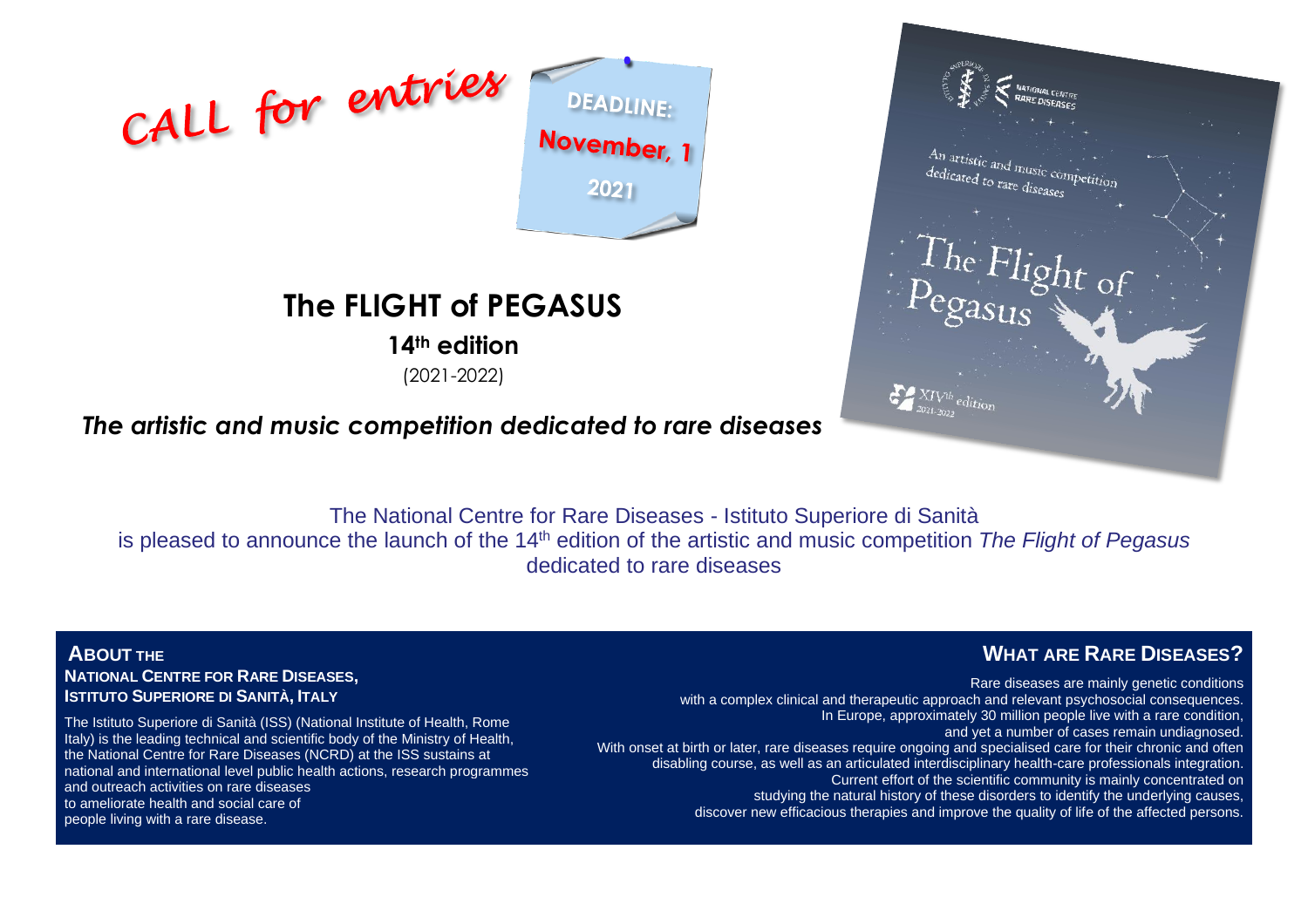## **WHAT IS THE FLIGHT OF PEGASUS?**

*The Flight of Pegasus* (Il Volo di Pegaso) is the artistic and music competition, launched since 2008 by the NCRD **to raise awareness of rare diseases**.

This competition aims to provide expressive spaces to all people who, in various ways, face rare diseases or wish to learn more about these disorders.

The key topic of the 14<sup>th</sup> edition is the "THE FAIRY TALE IS THE PLACE OF ALL SUGGESTIONS" and all artworks must be inspired to this theme. Entries will be assessed for the art award by a judging panel of qualified experts.

The **award ceremony** will be part of a scientific and divulgative event that will take place in Rome, Italy (February/March, 2022), to celebrate the **Rare Disease Day 2022.** The programme will be published soon on the [competition website.](https://www.iss.it/en/health-humanities?p_p_id=com_liferay_asset_publisher_web_portlet_AssetPublisherPortlet_INSTANCE_Jts5Nz7IGfYJ&p_p_lifecycle=0&p_p_state=normal&p_p_mode=view&_com_liferay_asset_publisher_web_portlet_AssetPublisherPortlet_INSTANCE_Jts5Nz7IGfYJ_cur=0&p_r_p_resetCur=false&_com_liferay_asset_publisher_web_portlet_AssetPublisherPortlet_INSTANCE_Jts5Nz7IGfYJ_assetEntryId=3630048#3630048)

**All admitted artworks** will be presented to the public at the award ceremony through a **Virtual Exhibition** and collected in a catalogue, published online on the [competition website.](https://www.iss.it/en/health-humanities?p_p_id=com_liferay_asset_publisher_web_portlet_AssetPublisherPortlet_INSTANCE_Jts5Nz7IGfYJ&p_p_lifecycle=0&p_p_state=normal&p_p_mode=view&_com_liferay_asset_publisher_web_portlet_AssetPublisherPortlet_INSTANCE_Jts5Nz7IGfYJ_cur=0&p_r_p_resetCur=false&_com_liferay_asset_publisher_web_portlet_AssetPublisherPortlet_INSTANCE_Jts5Nz7IGfYJ_assetEntryId=3630048#3630048)

The **winners** of the competition will receive their certificate and plate at the award ceremony and will feature in an international peer-reviewed scientific journal. The **intercultural networking** of the contest and of the final event, made by finalists, critics, musicians, curators, scientists, public and private institutions and citizens make *The Flight of Pegasus* an exciting occasion for artists to promote their art through many channels. At the same time, it represents a great opportunity to raise consciousness on rare diseases through different forms of art, consolidating the link between human relationships, social and healthcare.

### **WHO IS ELIGIBLE TO PARTICIPATE?**

The competition is open to artists, amateurs, health-care professionals, patients, family members or anyone else wishes to participate. There are no restrictions based on age, training or nationality. Only one artwork per artist may be entered into the competition. All works must be original.

## **WHAT TO SUBMIT?**

**Drawings**, **paintings**, **sculptures**, **photos**, **digital arts**, **music compositions and interpretations** are accepted. A winning artwork will be selected for each section.

## **HOW TO SUBMIT?**

To enter please complete the **registration form** and submit files by [www.wetransfer.com](http://www.wetransfer.com/) *(see Terms and Rules)* to: *[concorsopegaso@iss.it](mailto:concorsopegaso@iss.it)* by **11:59 pm (CET) on November 1, 2021**.

### **ENTRY FEE:** none.

## **DATES AND DEADLINES**

- **November 1, 2021:** Entry deadline
- **February 1, 2022:** Notification of admitted artworks
- **February/March, 2022:** Conference, awards ceremony and virtual exhibition of all admitted artworks

*Please review our terms and rules for each section before starting your artwork. For more information about terms and rules, technical guidelines, composition of jury, catalogue, delivery of artworks, copyright and restrictions, please, see the notice of competition at the web site.* **[Website](https://www.iss.it/en/health-humanities?p_p_id=com_liferay_asset_publisher_web_portlet_AssetPublisherPortlet_INSTANCE_Jts5Nz7IGfYJ&p_p_lifecycle=0&p_p_state=normal&p_p_mode=view&_com_liferay_asset_publisher_web_portlet_AssetPublisherPortlet_INSTANCE_Jts5Nz7IGfYJ_cur=0&p_r_p_resetCur=false&_com_liferay_asset_publisher_web_portlet_AssetPublisherPortlet_INSTANCE_Jts5Nz7IGfYJ_assetEntryId=3630048#3630048)** [concorsopegaso@iss.it](mailto:concorsopegaso@iss.it) **[IlVoloDiPegaso](https://www.facebook.com/IlVoloDiPegaso)** [concorsopegaso](https://twitter.com/concorsopegaso) [ilvolodipegaso](https://www.instagram.com/ilvolodipegaso/)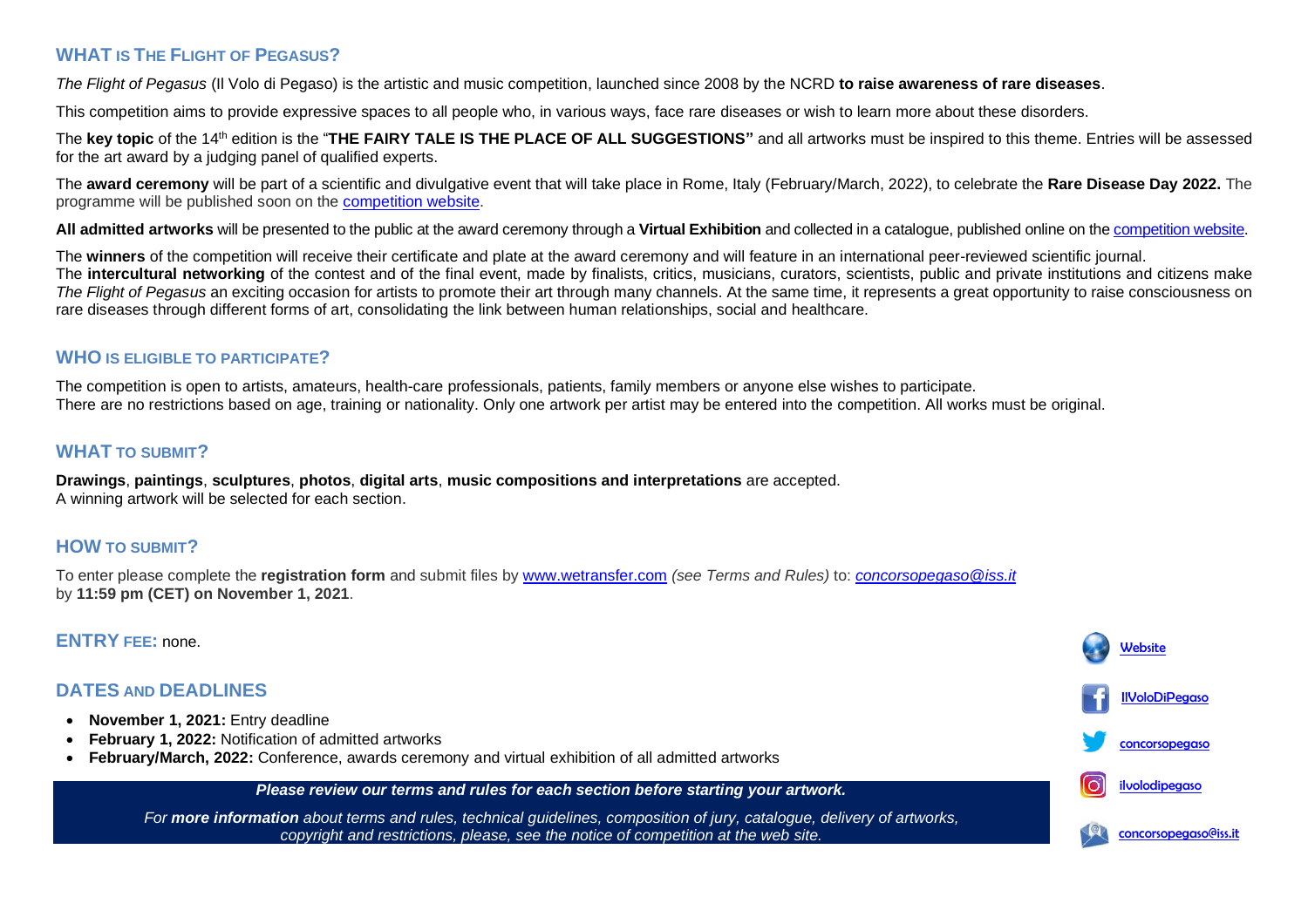## **INSTRUCTIONS FOR VISUAL ARTWORKS:**

- Original, unpublished, and not circulated (including web and social media) for professional or commercial purposes
- Indifferent technique (monochrome, polychrome, tempera, watercolor, collage, pastel)
- On support of paper or cardboard
- Any size

- Original, unpublished, and not circulated (including web and social media) for professional or commercial purposes
- Indifferent technique (monochrome, polychrome, tempera, watercolour, oil, acrylic)
- On canvas
- Any size

- Original, unpublished, and not circulated (including web and social media) for professional or commercial purposes
- Indifferent technique carving, molded, molds, casting, welding, assembly, installation) and material (wood, stone, wax, plaster, metal, plastics, neon, etc.),
- Any size

### **DRAWING PAINTING SCULPTURE PHOTOGRAPHY DIGITAL ART**

- Original, unpublished, and not circulated (including web and social media) for professional or commercial purposes
- In color or in black and white • PRINTED on opaque photo
- paper
- Any size

- Original, unpublished, and not circulated (including web and social media) for professional or commercial purposes
- Any artistic intention,
- Realized through the use of digital technologies, manipulating videos, images, photographs, lithographs, drawings, with the aid of vector graphics software, using a mouse or a graphic tablet.

- *[Section 1]* The following **INFORMATION** to be transcribed into the registration form:
	- 1. Description of the work *(maximum 500 characters).*
	- 2. Indication of the rare disease or of the group of rare diseases to which the work is dedicated.
	- 3. Biography of the author *(maximum 500 characters).*

*[Section 2]* The following **FILES** to be sent to [concorsopegaso@iss.it](mailto:concorsopegaso@iss.it) b[y www.wetransfer.com:](http://www.wetransfer.com/)

- 1. Form of acceptance and consent, filled online, printed, signed up, scanned *(PDF format)* and sent back.
- 2. A presentation with one or more high-quality digital photos *(JPEG, PNG format; ONLY for Digital art: AVI, MP3, MP4, WMA format)* of the artwork proposed, including title, year and characteristic (technique and dimension).

**BEFORE completing the registration form, be sure you have:**

- 3. Front-back copy of an identity document of the author.
- 4. Recent photo of the author *(JPEG, PNG format).*
- 5. (ONLY PROFESSIONALS) Professional CURRICULUM and author's studies *(PDF format, without length limits).*
- 6. (ONLY MINORS) Form of authorization filled online, printed, signed up, scanned *(PDF format)* and sent back.

*Please note: in the file of the artwork DO NOT indicate the author's name.*



**FILL IN the registration form on line at:<https://it.surveymonkey.com/r/RegFormPegasus14>**

**SEND ALL FILES indicated in section 2, to [concorsopegaso@iss.it](mailto:concorsopegaso@iss.it) by [www.wetransfer.com](http://www.wetransfer.com/)** by **11:59 pm (CET) on November 1, 2021**

*Please note: The registration to the competition implies the acceptance of rules described in the forms and in this call.*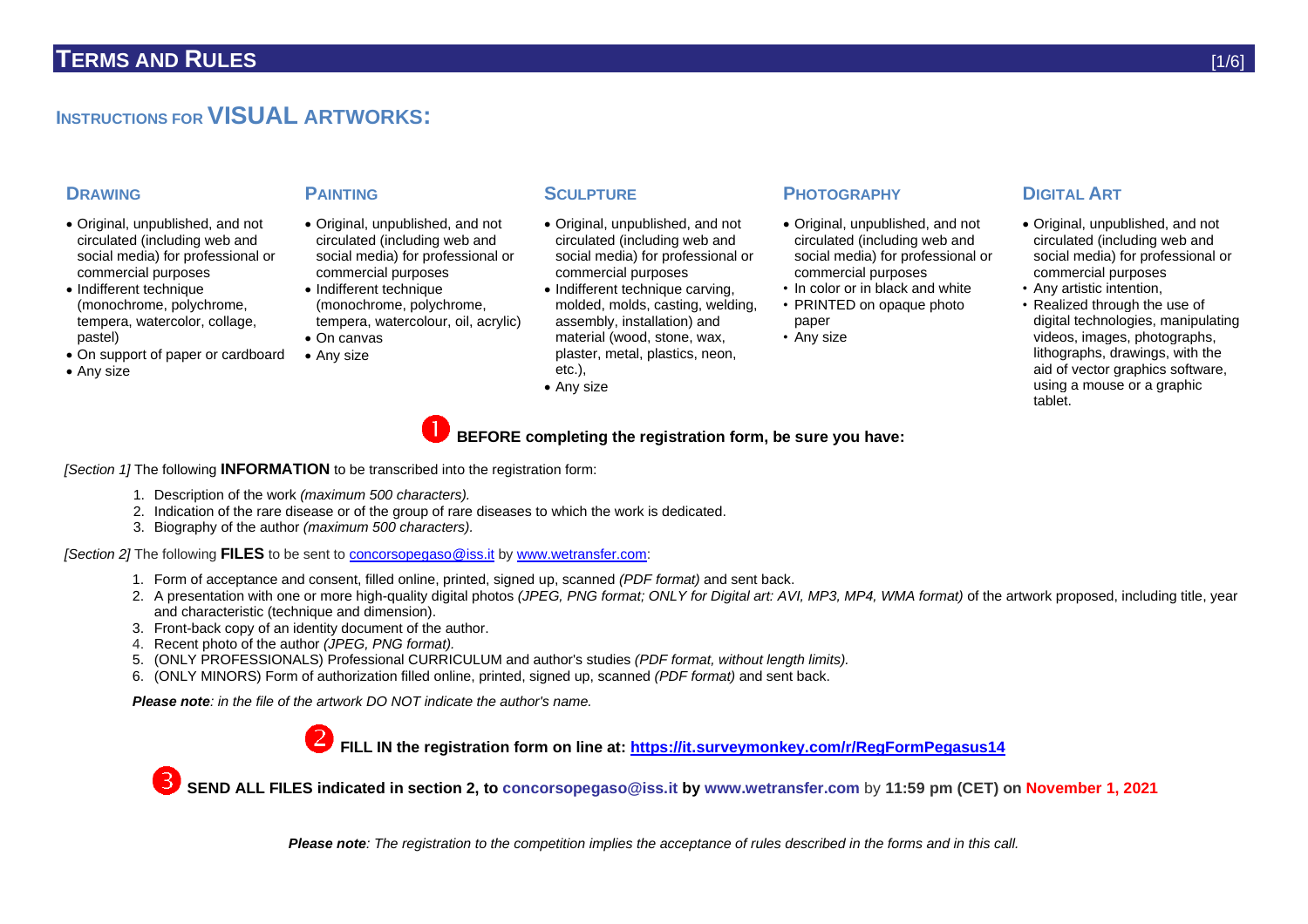## **INSTRUCTIONS** *FOR* **MUSIC ARTWORKS**

- Original work, it may be already edited and/or executed but NOT AWARDED in other competitions
- Any kind, aesthetics and style
- Organic PIANO and VIOLIN, GUITAR
- Duration between 6 and 8 minutes (exceptionally also of longer duration)

#### **MUSIC COMPOSITION MUSIC INTERPRETATION**

- Original EXECUTION/ARRANGEMENT/ELABORATION, it may be already edited and/or executed but NOT AWARDED in other competitions
- Any kind, aesthetics and style,
- Any organic with or without voice,
- Duration of between 6 and 8 minutes (exceptionally also of longer duration)



*[Section 1]* The following **INFORMATION** to be transcribed into the registration form:

- 1. Description of the work *(maximum 500 characters).*
- 2. Indication of the rare disease or of the group of rare diseases to which the work is dedicated.
- 3. Biography of the author *(maximum 500 characters).*

*[Section 2]* The following **FILES** to be sent to [concorsopegaso@iss.it](mailto:concorsopegaso@iss.it) b[y www.wetransfer.com:](http://www.wetransfer.com/)

- 1. **Form of acceptance** and consent, filled online, printed, signed up, scanned *(PDF format)* and sent back.
- 2. A audio/video file of the artwork proposed, including title, year and characteristic (organic and duration).
- 3. Score of the artwork (PDF format).
- 4. Front-back copy of an identity document of the author.
- 5. Recent photo of the author *(JPEG, PNG format).*
- 6. (ONLY PROFESSIONALS) Professional CURRICULUM and author's studies *(PDF format, without length limits).*
- 7. (ONLY MINORS) Form of authorization filled online, printed, signed up, scanned *(PDF format)* and sent back.

*Please note: in the file of the artwork and its description DO NOT indicate the author's name.*

**FILL IN the registration form on line at: <https://it.surveymonkey.com/r/RegFormPegasus14>**

**SEND ALL FILES indicated in section 2, to [concorsopegaso@iss.it](mailto:concorsopegaso@iss.it) by [www.wetransfer.com](http://www.wetransfer.com/) by 11:59 pm (CET) on November 1, 2021**

*Please note: The registration to the Competition implies the acceptance of all the articles described in the form and in the general part of this Call.*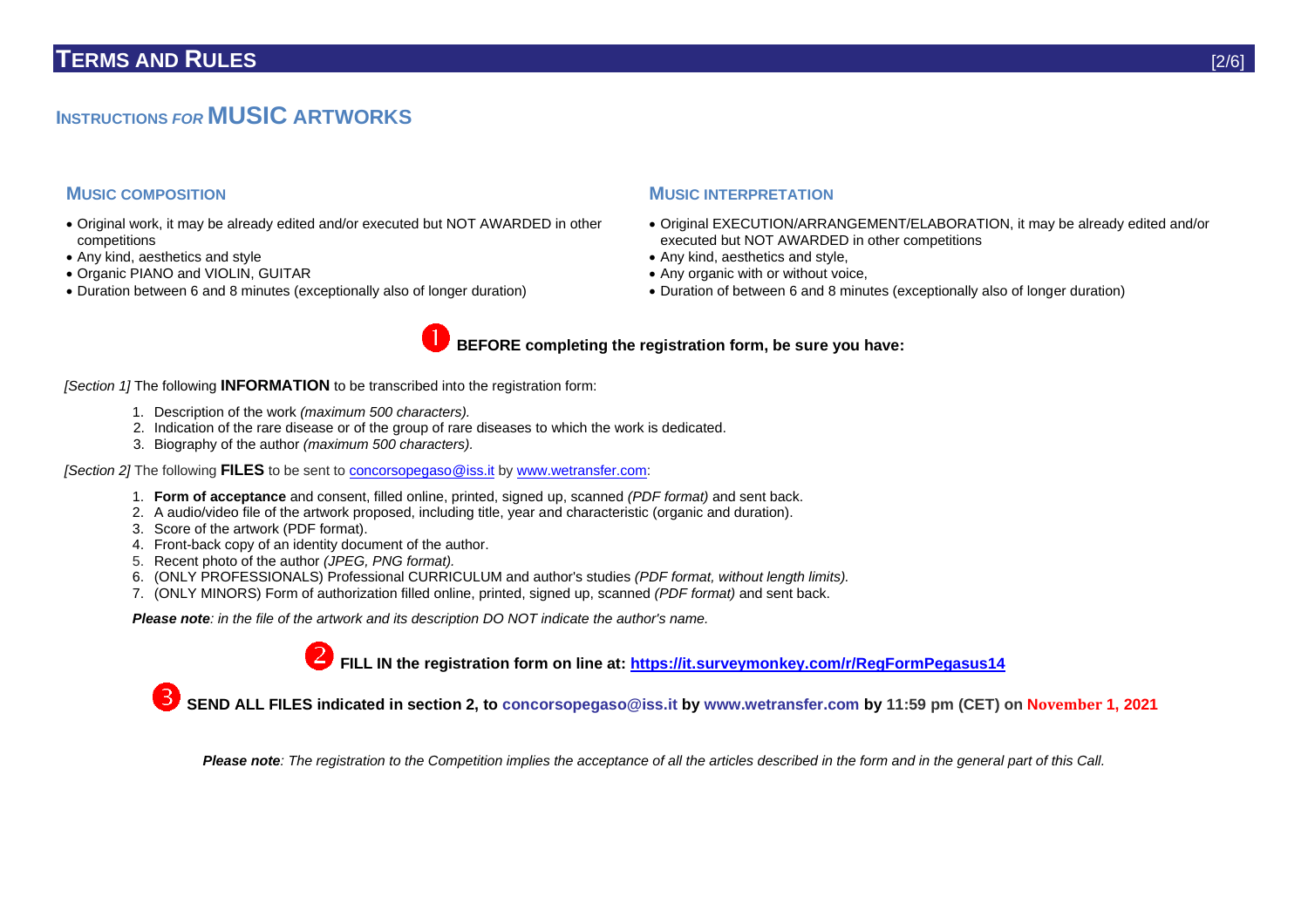# **TERMS AND RULES** [4/6]

# **ACCEPTANCE AND CONSENT FORM\***

| The undersigned |                                                                                                                                                                                                                                                | born in        | (State                                                                                                                                                                                                                                                                                                                                                                                                                                                                                                                                                                                                                                                                                                                                                                                                                                                                                                      |                      |
|-----------------|------------------------------------------------------------------------------------------------------------------------------------------------------------------------------------------------------------------------------------------------|----------------|-------------------------------------------------------------------------------------------------------------------------------------------------------------------------------------------------------------------------------------------------------------------------------------------------------------------------------------------------------------------------------------------------------------------------------------------------------------------------------------------------------------------------------------------------------------------------------------------------------------------------------------------------------------------------------------------------------------------------------------------------------------------------------------------------------------------------------------------------------------------------------------------------------------|----------------------|
| on /            |                                                                                                                                                                                                                                                |                |                                                                                                                                                                                                                                                                                                                                                                                                                                                                                                                                                                                                                                                                                                                                                                                                                                                                                                             |                      |
|                 | Street<br>Postal Code <b>Communist Communist Communist Communist Communist Communist Communist Communist Communist Communist Communist Communist Communist Communist Communist Communist Communist Communist Communist Communist Communist</b> |                |                                                                                                                                                                                                                                                                                                                                                                                                                                                                                                                                                                                                                                                                                                                                                                                                                                                                                                             |                      |
|                 |                                                                                                                                                                                                                                                |                |                                                                                                                                                                                                                                                                                                                                                                                                                                                                                                                                                                                                                                                                                                                                                                                                                                                                                                             |                      |
|                 |                                                                                                                                                                                                                                                |                | , having completed the online registration form available at the link                                                                                                                                                                                                                                                                                                                                                                                                                                                                                                                                                                                                                                                                                                                                                                                                                                       |                      |
|                 | https://it.surveymonkey.com/r/ReqFormPegasus14 on / / /                                                                                                                                                                                        |                |                                                                                                                                                                                                                                                                                                                                                                                                                                                                                                                                                                                                                                                                                                                                                                                                                                                                                                             |                      |
|                 |                                                                                                                                                                                                                                                | <b>DECLARE</b> |                                                                                                                                                                                                                                                                                                                                                                                                                                                                                                                                                                                                                                                                                                                                                                                                                                                                                                             |                      |
|                 |                                                                                                                                                                                                                                                |                | • to have read and fully understood the Call of the Artistic and Music Competition "The Flight of Pegasus", 14th edition, which also includes: the privacy information referred to the collection, storage and use of personal                                                                                                                                                                                                                                                                                                                                                                                                                                                                                                                                                                                                                                                                              |                      |
|                 |                                                                                                                                                                                                                                                |                | • to have read and fully understood purposes and methods of the processing of personal data and to have had enough time to decide, freely and voluntarily, whether or not to give consent.                                                                                                                                                                                                                                                                                                                                                                                                                                                                                                                                                                                                                                                                                                                  |                      |
|                 |                                                                                                                                                                                                                                                |                |                                                                                                                                                                                                                                                                                                                                                                                                                                                                                                                                                                                                                                                                                                                                                                                                                                                                                                             |                      |
|                 |                                                                                                                                                                                                                                                |                | • to agree/consent to transfer to the ISS the right to use the works (texts, images and music) and its printing and / or reproduction (by any means, format and support including CD-ROMs, electronic media, internet<br>services or other formats that become available in the future) for research purposes, training and scientific divulgation (e.g., publication of works and data provided by the authors - eg. biography, photograph, descriptio<br>in analogue and/or digital format -, and studies carried out on such materials; in the event of awareness raising, in presence and/or online, e.g. Web Conference, Award Ceremony, Virtual Exhibition of the Competition<br>and in scientific and/or scientific-informative journals/reviews); making its work available at its own expense, according to times and methods indicated by the ISS for exhibitions, events and other initiatives.* | $\Box$ YES $\Box$ NO |
|                 |                                                                                                                                                                                                                                                |                | · to agree/consent to transfer to the ISS the right to use images of people and/or things that, if present in the artwork, are owned by the undersigned and in possession of the authorization to use them.                                                                                                                                                                                                                                                                                                                                                                                                                                                                                                                                                                                                                                                                                                 | $\Box$ YES $\Box$ NO |
|                 |                                                                                                                                                                                                                                                |                | • to agree/consent by the Istituto Superiore di Sanità to the disclosure of pictures, videos acquired during the events of awareness raising - in presence and/or online, e.g., web conference                                                                                                                                                                                                                                                                                                                                                                                                                                                                                                                                                                                                                                                                                                              |                      |
|                 |                                                                                                                                                                                                                                                |                |                                                                                                                                                                                                                                                                                                                                                                                                                                                                                                                                                                                                                                                                                                                                                                                                                                                                                                             |                      |
|                 |                                                                                                                                                                                                                                                |                |                                                                                                                                                                                                                                                                                                                                                                                                                                                                                                                                                                                                                                                                                                                                                                                                                                                                                                             |                      |

Date and place\_\_\_\_\_\_\_\_\_\_\_\_\_\_\_\_\_\_\_\_\_\_\_\_\_\_\_\_\_\_ Signature

 **\_\_\_\_\_\_\_\_\_\_\_\_\_\_\_\_\_\_\_\_\_\_\_\_\_\_\_\_\_\_\_\_\_\_\_\_\_\_\_\_\_\_\_\_\_\_\_**

**\*IMPORTANT**

- IN CASE OF **CO-AUTHORSHIP**: print, compile, sign and send **a FORM OF ACCEPTANCE AND CONSENT** for EACH AUTHOR.
- IN CASE OF **artists under 18yrs:**print, compile, sign and send a **FORM OF AUTHORISATION signed by** PARENTS.

<sup>&</sup>gt; IN CASE OF SCHOOL CLASSES: print, compile and sign: a FORM OF ACCEPTANCE AND CONSENT filled out and signed by TEACHER together with aa FORM OF AUTHORISATION FOR EACH AUTHOR under 18 yrs filled out and signed by PARENTS.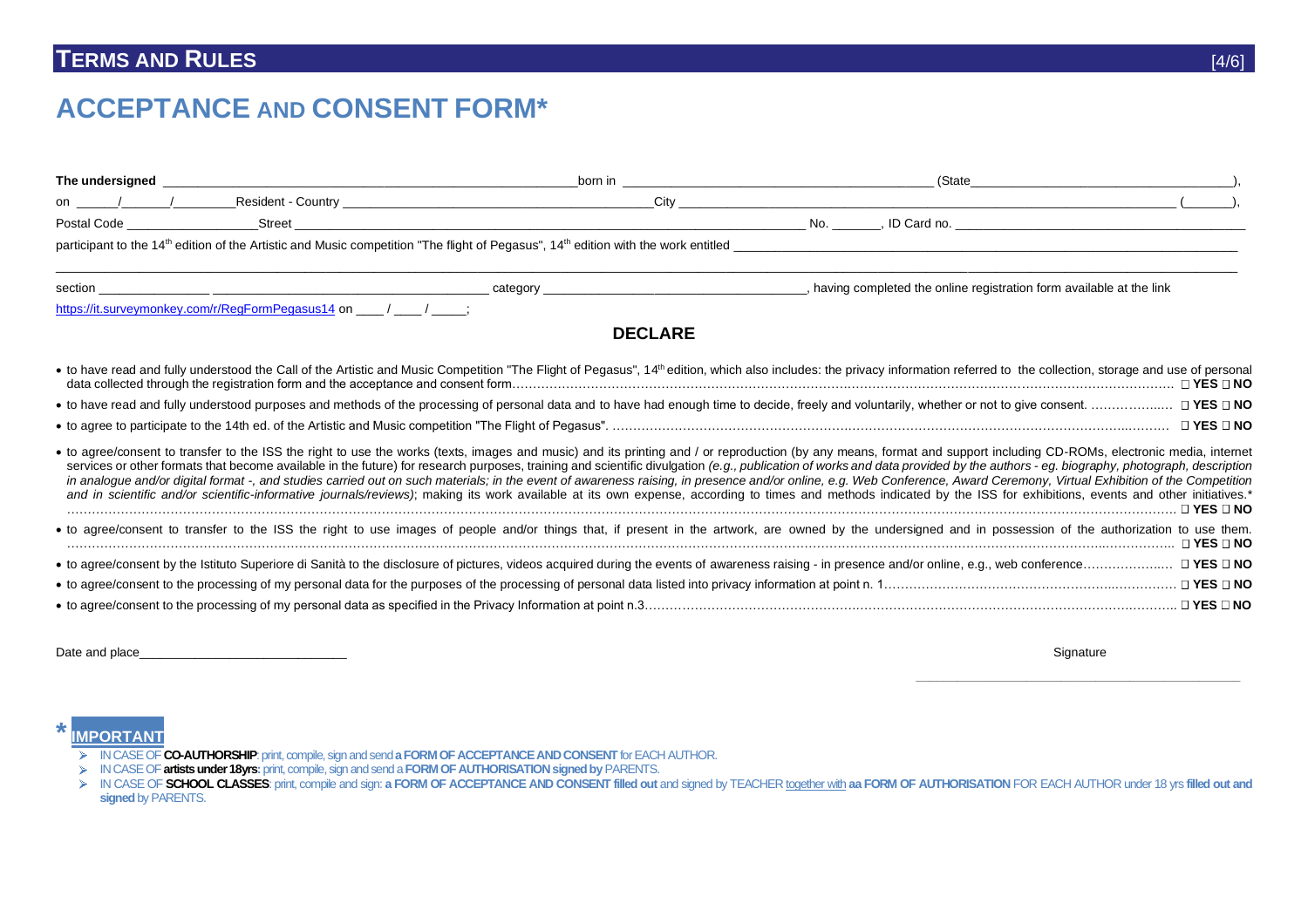## **TERMS AND RULES** [4/6]

# **ACCEPTANCE AND CONSENT FORM (for artists under 18 yrs)\***

**This FORM must be completed by parent(s) and/or person who holds the parental authority of the minor.** If the parental authority and  $\ell$  or death of one of the parents is decayed, it is COMPULSORY to specify which of the following cases applies to authorize the minor:

| $\Box$ decay of parental authority (father)                                                                                                                                                                                          | $\Box$ death father |  | $\Box$ decay of parental authority (mother)                                                                                                                                                                                    | $\Box$ death mother                                                                                                                                                                                                            |
|--------------------------------------------------------------------------------------------------------------------------------------------------------------------------------------------------------------------------------------|---------------------|--|--------------------------------------------------------------------------------------------------------------------------------------------------------------------------------------------------------------------------------|--------------------------------------------------------------------------------------------------------------------------------------------------------------------------------------------------------------------------------|
| The undersigned <b>with the contract of the contract of the contract of the contract of the contract of the contract of the contract of the contract of the contract of the contract of the contract of the contract of the cont</b> |                     |  | <b>born in</b>                                                                                                                                                                                                                 | (State experience of the state of the state of the state of the state of the state of the state of the state of the state of the state of the state of the state of the state of the state of the state of the state of the st |
| on / / Resident - Country Legal and the country state of the country of the country of the country of the country of the country of the country of the country of the country of the country of the country of the country of        |                     |  |                                                                                                                                                                                                                                |                                                                                                                                                                                                                                |
|                                                                                                                                                                                                                                      |                     |  |                                                                                                                                                                                                                                |                                                                                                                                                                                                                                |
| The undersigned                                                                                                                                                                                                                      |                     |  | born in the contract of the contract of the contract of the contract of the contract of the contract of the contract of the contract of the contract of the contract of the contract of the contract of the contract of the co | (State )                                                                                                                                                                                                                       |
|                                                                                                                                                                                                                                      |                     |  |                                                                                                                                                                                                                                |                                                                                                                                                                                                                                |
| Postal Code Street Street Street Street Street Street Street Street Street Street Street Street Street Street                                                                                                                        |                     |  |                                                                                                                                                                                                                                |                                                                                                                                                                                                                                |
|                                                                                                                                                                                                                                      |                     |  |                                                                                                                                                                                                                                |                                                                                                                                                                                                                                |
| Music competition "The flight of Pegasus", 14th edition with the work entitled                                                                                                                                                       |                     |  |                                                                                                                                                                                                                                |                                                                                                                                                                                                                                |
|                                                                                                                                                                                                                                      |                     |  |                                                                                                                                                                                                                                | , having completed the online registration form available at the link                                                                                                                                                          |
| https://it.surveymonkey.com/r/13thTheFlightOfPegasus_RegistrationForm on ____/ ____/ ____;                                                                                                                                           |                     |  |                                                                                                                                                                                                                                |                                                                                                                                                                                                                                |

**DECLARE**

| • to have read and fully understood the notice of the Artistic and Music Competition "The Flight of Pegasus", 14 <sup>th</sup> edition, which also includes: the privacy information with regard to the collection, storage and use of p                                                                                                                                                                                                                                                                                                                                                                                                                                                                                                                                                                                                                           | $\Box$ YES $\Box$ NO        |
|--------------------------------------------------------------------------------------------------------------------------------------------------------------------------------------------------------------------------------------------------------------------------------------------------------------------------------------------------------------------------------------------------------------------------------------------------------------------------------------------------------------------------------------------------------------------------------------------------------------------------------------------------------------------------------------------------------------------------------------------------------------------------------------------------------------------------------------------------------------------|-----------------------------|
| • to have read and fully understood purposes and methods of the processing of personal data and to have had enough time to decide, freely and voluntarily, whether or not to give our consent.                                                                                                                                                                                                                                                                                                                                                                                                                                                                                                                                                                                                                                                                     |                             |
|                                                                                                                                                                                                                                                                                                                                                                                                                                                                                                                                                                                                                                                                                                                                                                                                                                                                    |                             |
| • to agree / consent to transfer to the ISS the right to use the works (texts, images and music) and its printing and / or reproduction (by any means, format and support including CD-ROMs, electronic media, internet servic<br>formats that become available in the future) for research purposes, training and scientific divulgation (e.g., publication of works and data provided by the authors - e.g., biography, photograph, description in analogue an<br>format-, and studies carried out on such materials; in the event of awareness raising, in presence and/or online, eg. Web Conference, Award Ceremony, Virtual Exhibition of the Competition and in scientific and/or scientifi<br>making its work available at its own expense, according to times and methods indicated by the ISS for<br>exhibitions. events and other<br>iournals/reviews): | initiatives.*<br>⊓ YES ⊓ NO |
| • to agree/consent to transfer to the ISS the right to use images of people and/or things that, if present in the artwork, are owned by the child/children (previously indicated as "Author/s" or "Co-author/s") and in posses                                                                                                                                                                                                                                                                                                                                                                                                                                                                                                                                                                                                                                     | $\sqcap$ YES $\sqcap$ NO    |
| • to consent/to agree by the Istituto Superiore di Sanità to the disclosure of pictures, videos acquired during the events of awareness raising - in presence and/or online, e.g., web conference<br><b>NO</b>                                                                                                                                                                                                                                                                                                                                                                                                                                                                                                                                                                                                                                                     |                             |
| • to agree/consent to the processing of my personal data and those of our child/children (previously indicated as "Author" / "Co-author / s") for the purposes listed in the privacy information at point n. 1                                                                                                                                                                                                                                                                                                                                                                                                                                                                                                                                                                                                                                                     |                             |
| • to agree/consent to the processing of my personal data and those of our child/children (previously indicated as "Author" / "Co-author / s") as specified in the Privacy Information at point n.3<br><b>NO</b>                                                                                                                                                                                                                                                                                                                                                                                                                                                                                                                                                                                                                                                    |                             |

Date and place\_\_\_\_\_\_\_\_\_\_\_\_\_\_\_\_\_\_\_\_\_\_\_\_\_\_\_\_\_\_ Signature Signature

**\_\_\_\_\_\_\_\_\_\_\_\_\_\_\_\_\_\_\_\_\_\_\_\_\_\_\_\_\_\_\_\_\_\_\_\_\_\_\_\_\_\_\_\_ \_\_\_\_\_\_\_\_\_\_\_\_\_\_\_\_\_\_\_\_\_\_\_\_\_\_\_\_\_\_\_\_\_\_\_\_\_\_\_\_\_\_\_\_\_\_\_**

#### **\*IMPORTANT**

- IN CASE OF **CO-AUTHORSHIP**: print, compile, sign and send **a FORM OF ACCEPTANCE AND CONSENT** for EACH AUTHOR.
- IN CASE OF **artists under 18yrs:**print, compile, sign and send a **FORM OF AUTHORISATION signed by** PARENTS.
- > IN CASE OF SCHOOL CLASSES: print, compile and sign: a FORM OF ACCEPTANCE AND CONSENT filled out and signed by TEACHER together with aa FORM OF AUTHORISATION FOR EACH AUTHOR under 18 yrs filled out and signed by PARENTS.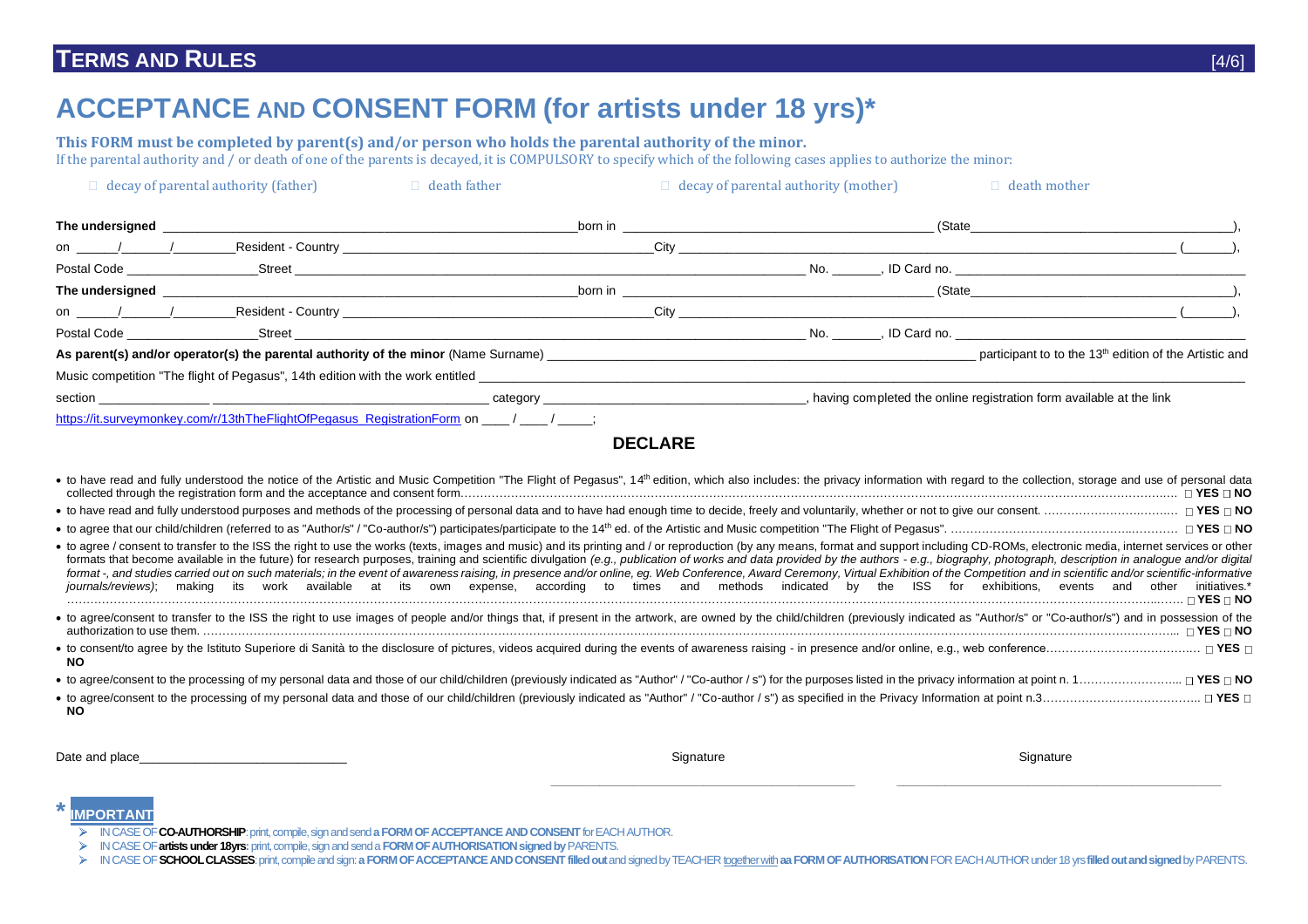## **TERMS AND RULES** [5/6]

# **CATEGORIES**

- **MINORS/AMATEURS**. Less than 18 years on the deadline of the competition. *[Exclusively for music sections (S.8 and S.9), minor can apply to either beginner or professional category].*
- **ADULTS BEGINNERS/AMATEURS.** ≥18 years completed on the expiry date of the competition announcement. They did not publish in publishing houses (S1, S2), they did not exhibit their works in art galleries, museums and sim. (S3, S4, S5, S6, S7), have not published in the recording area (S8, S9 (all sections). *[Exclusively for music sections (S.8 and S.9), the "beginners" category is intended for both minors and adults].*
- **ADULTS PROFESSIONALS**. ≥18 years completed on the expiry date of the competition announcement. They already have experience in the literary or artistic or musical field, demonstrable through publications, exhibitions, events and competitions in which they participated directly. *[Exclusively for music sections (S.8 and S.9), the "professional" category is intended for both minors and adults].*

## **SELECTION OF THE ADMITTED ARTWORKS AND WINNERS**

- The Organisers reserve the right to refuse any work that does not match the submission or the description on the basis of which it was selected.
- The winning artists will be selected at the discretion of the Jury on the basis of the entries submitted online by the candidates.
- The Jury consists of qualified members with different expertise such as curators or directors of art museums or foundations, journalists, art critics, gallery owners, exhibition curators, artists, intellectuals, writers, composers, musicians.
- Each Jury member declares whether he or she has personal or professional relationship with the finalist artists. If this will be the case, the jury member will no submit his or her vote.
- The admitted artworks will be announced by February 1, 2022 on the competition website, social networks and individually by e-mail to the addresses indicated by the finalist artists in their respective submissions.
- The winners will be announced on the day of the awarded ceremony.

## **ADMITTED ARTWORKS TO THE VIRTUAL EXHIBITION, POSSIBLE REQUEST FOR AWARENESS EVENTS AND INSURANCE**

- The admitted artworks will take part to a virtual exhibition at the location and on the date indicated on the website home page of the competition.
- The admitted artworks may be eventually required by the Organisers for awareness events on rare diseases.
- In case the Organisers will eventually require the artwork to the artist for scientific purposes (i.e awareness events), the transport and handling of the works exhibited are organised and paid by the artists.
- The Organiser leaves the respective artists free to take out insurance against damage in transport, theft, fire and deterioration for the works exhibited or not.
- The artists release the Organiser from any responsibility for any damage that could have been covered by insurance taken out by the artist.

## **PARTICIPANT'S EXPENSES**

• The costs associated to travel and accommodation to participate to the scientific conference and awarded ceremony are not paid or re-funded by the Organisers.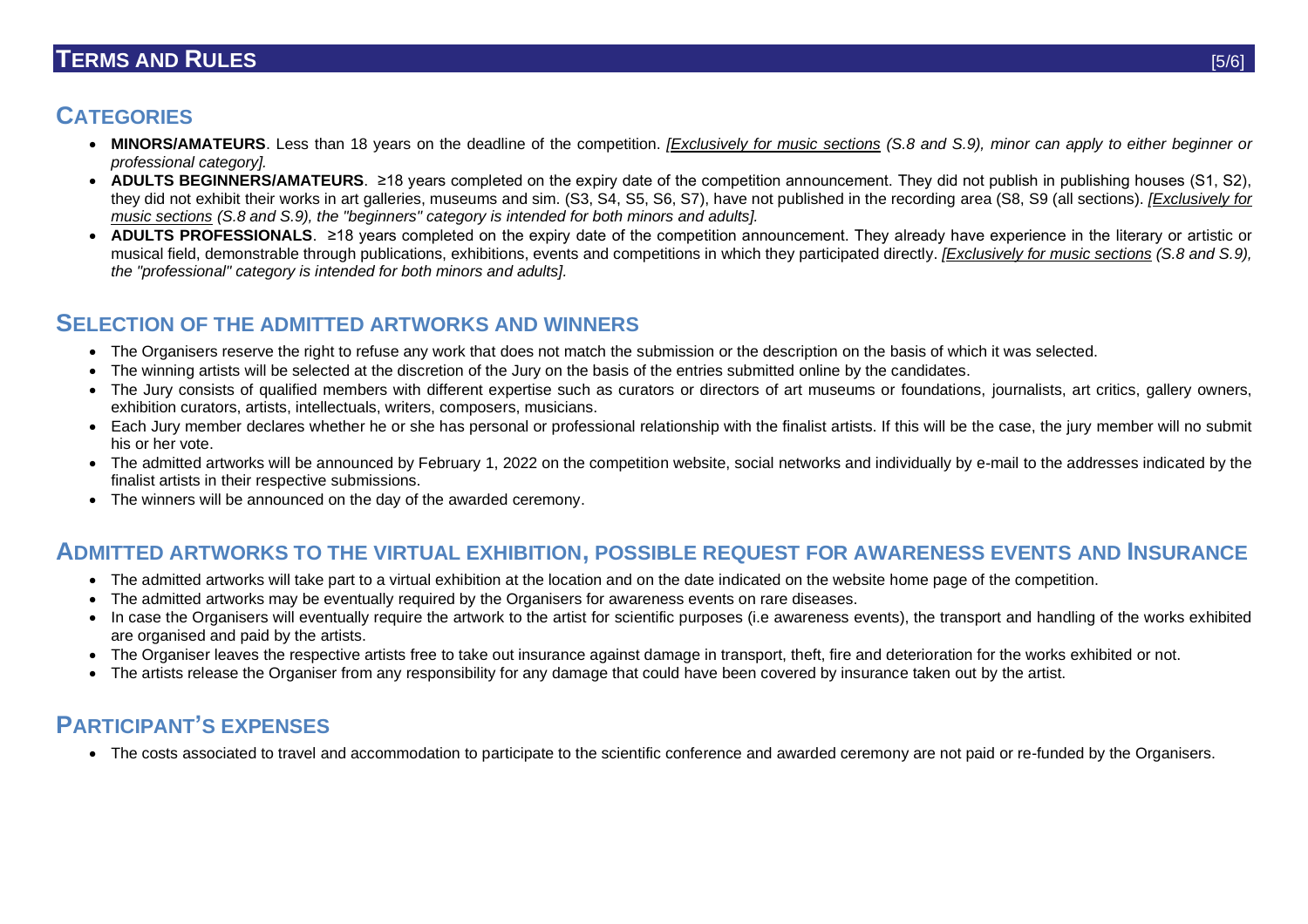## **PRIVACY INFORMATION**

*Related to the participation to the 14th edition of the Artistic and Music competition dedicated to rare diseases: "THE FLIGHT OF PEGASUS" (In accordance with the EU Regulation 2016/679 (GDPR) and the Italian Privacy Code, as amended by Legislative Decree 101/2018)*

Istituto Superiore di Sanità (hereinafter "ISS"), registered office in viale Regina Elena n. 299 - 00161 Rome, C.F. 80211730587 - VAT number 03657731000 as Data Controller of the Artistic and music competition dedicated to rare diseases "THE FLIGHT OF PEGASUS", 14<sup>th</sup> edition organised by the National Centre for Rare Diseases, ISS, declares pursuant to art. 13 EU Regulation no. 679/2016 (hereinafter "GDPR") and to the Italian Privacy Code, as amended by the Legislative Decree 101/2018, that personal data will be collected and used for the following purposes:

#### **1. Purposes and Legal Basis of the Treatment**

Personal data will be collected by the ISS through the online registration form at<https://it.surveymonkey.com/r/RegFormPegasus14> and will be processed exclusively for purposes related to the activities of the Laboratory of Health Humanities of the National Centre for Rare Diseases, ISS, including: research (e.g. thematic analysis of narrations); training (e.g. training courses for students, patients and healthcare professionals); scientific divulgation (e.g. publication of artworks, authors biographies and works descriptions in e-documents/scientific journals, social media, awareness-raising events).

ISS will also process the data referred to in point no. 2 only if necessary, for the realization of the competition and for scientific research/divulgation and training purposes.

The legal basis for the processing of personal data referred to in the point no. 2 of this privacy information is provided by the art. 6, par. 1, lett. a) GDPR, as "the data subject has given his explicit consent to the processing of such personal data for one or more specific purposes (...)".

The data subject has the right to withdraw his consent to participation, previously given, at any time and easily as they conferred and without undue delay, pursuant to art. 17, par.1, lett. b) GDPR.

However, this revocation does not affect the lawfulness of the processing carried out on the basis of the consent previously given and will have the sole effect of terminating the processing of the data subject's personal data for the future.

#### **2. Categories of Personal Data**

For the purposes referred to in point no. 1 and in the online registration form, the following categories of personal data and / or information may be collected and subsequently processed: personal identification information (name, email address, etc.) of author/co-author(s)/ teacher (in case of class participation), information related to one's biography (e.g. professional experiences).

#### **3. Method of treatment**

The processing of personal data is carried out by means of the operations indicated in art. 4, par. 1, no. 2 GDPR such as: collection, registration, organization, storage, consultation, processing, modification, selection, extraction, comparison, use, interconnection, blocking, communication, etc.

Data are processed by the ISS through IT, manual and paper methods, tools and procedures strictly needed to achieve the purposes described in point no. 1. The information collected may be disclosed and / or communicated through scientific publications, scientific conferences, etc., previously anonymised and only in aggregate form.

ISS provides physical, technical and organizational security measures pursuant to art. 32 GDPR, to prevent data loss, illicit or incorrect use and unauthorized access (Data Breach).

#### **4. Retention Period**

Personal data will be collected for a period of time that suited to the purposes of the competition referred to in point n. 1 of this privacy information.

Only after appropriate anonymisation of the data, ISS can store the information obtained by questionnaire for studying and research purposes without limit, since the anonymous data, which can no longer be traced back to the data subject even indirectly, can no longer be considered as personal data and therefore subject to the discipline of the GDPR and the Privacy Code.